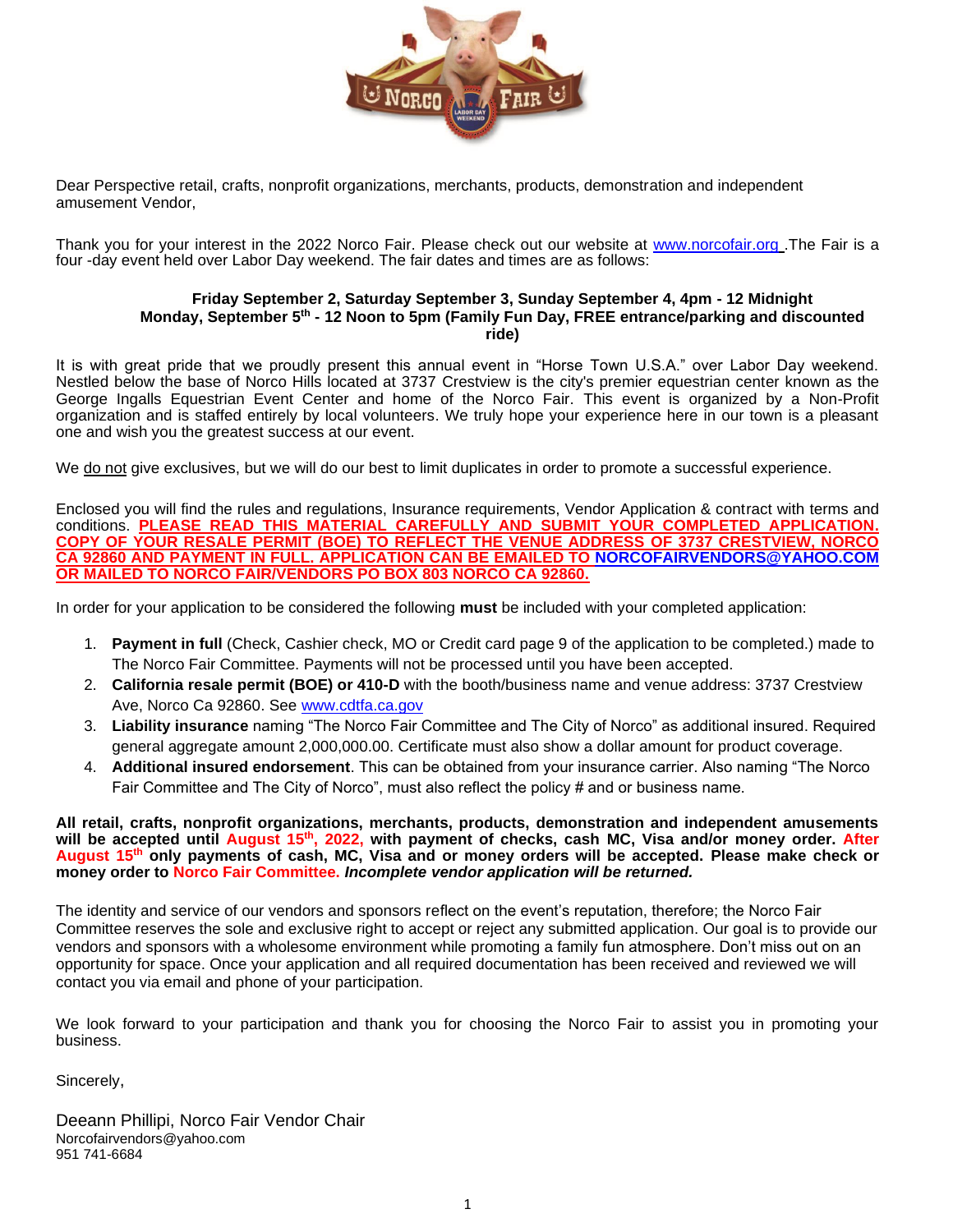

## Rules & Regulations

## **Friday September 2, Saturday September 3, Sunday September 4, 4pm - 12 Midnight Monday, September 5th - 12 Noon to 5pm (Family Fun Day, FREE entrance/parking and discounted ride)**

# KEEP FOR YOUR RECORDS

*Once you have completed and submitted your application with all the correct documentation you will be notified via email and or phone of your participation. If your applications has not been approved all fees will be returned to your mailing address.*

No refunds will be issued after June  $30<sub>th</sub>$ . This event is a rain or shine, no refunds will be given due to weather or any other unforeseen incident.

Any violation of fair rules and regulations could result in vendor removal without refund.

**Booth location is determined by health, city, fire and electrical requirements please do not ask to be relocated. You will not be moved. Should you be unhappy with the location you may choose to not participate and NO REFUNDS will be given.** 

#### *Check in:*

Vendor packets will be distributed at booth set up (see date/ times under booth setup below. No refunds will be issued after June 30th .

#### *Check in:*

Vendor packets will be distributed at booth set up (see dates and times under booth set up). Vendor will receive four vendor ID's, and two parking passes upon arrival. These passes and ID's are to be used for the duration of the event – additional passes and ID's can be purchased from the Vendor Committee. Vendors and their employees must wear badges at all times while on fairgrounds. We attempt to phone and email each vendor to verify acceptance, but cannot guarantee it. If your check has been cashed, you have been accepted.

#### *Booth setup:*

Vendors may set up booth on: Thursday September 1st – 3 to 9pm; and or Friday September 2<sup>nd</sup> 9am to 12pm. **All Vendors must be ready for a 2:00pm Fire and Health inspection on Friday September 2nd**. Retail Vendors must have "Skeleton" of booth (canopy, lights, electrical) ready by this time. No exceptions. *This is a Norco Fair Rule that will be strictly enforced. It does not matter what time the Health/Fire Department show up you must be ready by 2pm inspection.*

**ALL Vehicles MUST be off the grounds 60 minutes before fire and health Inspections.** All vehicles must be removed from the Vendor Area & placed in vendor parking 60 minutes prior to each opening day of the Fair.

Vendor is responsible for his or her own setup. The Fair supplies space & power only. NOTHING MAY BE PLACED IN THE AISLE.

#### **All booths must have a visibly displayed, readable sign using 2" letters with the name, address and phone number of the booth owner and the vendor's return policy must be displayed.**

Power will be supplied; however, Vendors must supply their own extension cords, adapters and/or quiet generators if needed. Should you require power over 110 an additional charge will apply.

Ice is available for sale to all vendors. See check in packet for contact name and number.

Vendor specifically agrees to abide by all applicable ordinances and statutes pertaining to vendor during event. This includes any and all statutes and ordinances of the State of California, County of Riverside or other governmental agency pertinent to the Vendor's participation in the Fair, including but not limited to, those affecting health, sanitation, fire safety and sales tax regulations.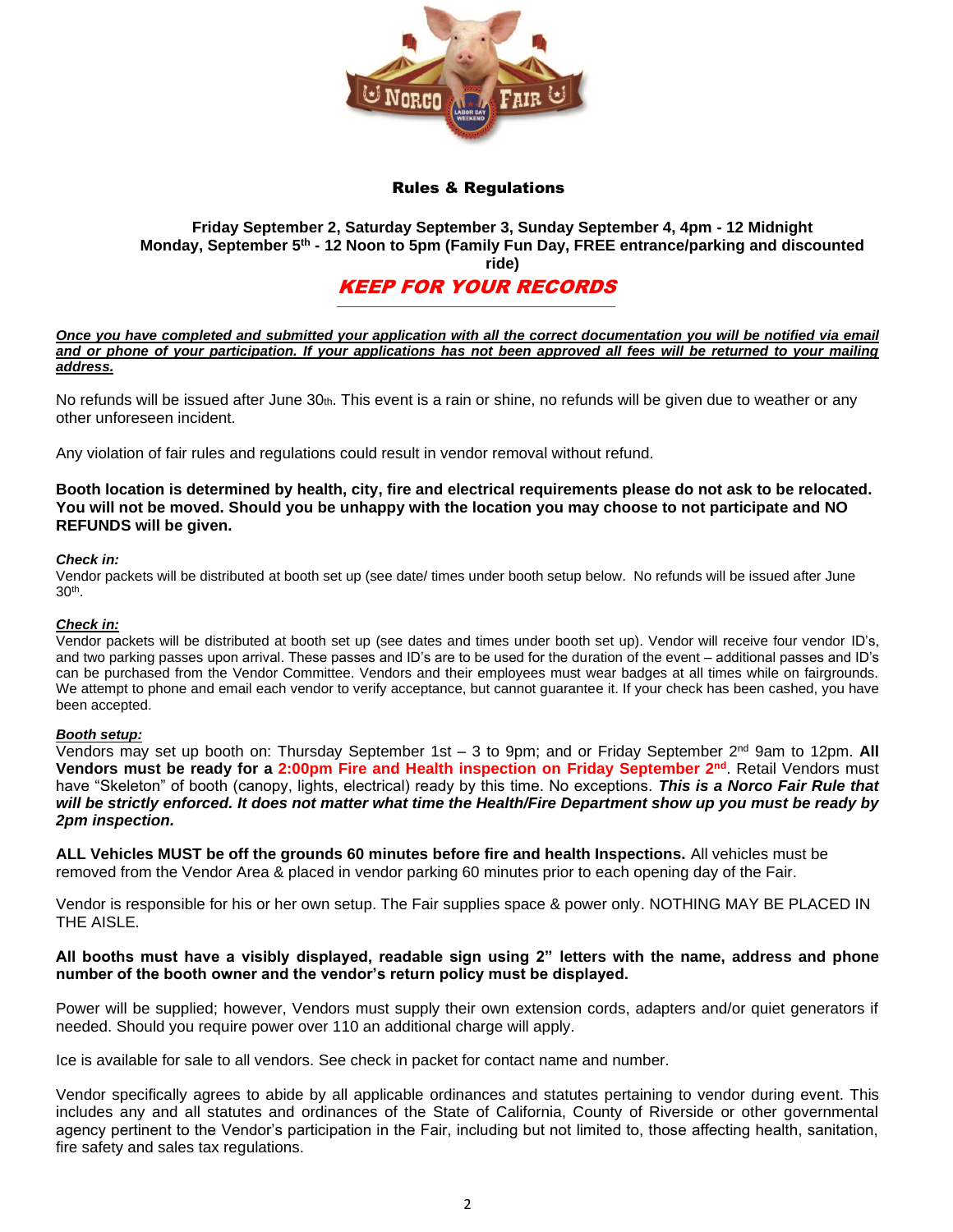

# Rules & Regulations Continued

Only one booth per concession owner

#### *Products sold:*

All items sold at the Norco Fair must be appropriate for a family friendly event. Under no circumstances at any time does the Norco Fair Committee permit selling of any projectiles (potato or marshmallow guns, etc.), explosives or laser pointer on City premises. No Silly String, poppers, glitter or other products requiring special cleanup may be sold. No Glass bottles or alcohol to be sold by vendors.

#### *Hours of Operation:*

Friday, Saturday & Sunday: 4pm to 12 Midnight, Monday: Noon to 5pm. Merchandise cannot be moved through the fairgrounds during fair hours.

#### *Fair Schedule:*

Vendor agrees to see their booth is staffed and open during **all** operational hours of the Fair. This means ready to sell at the time gates open.

#### *Security:*

Security will conduct a "sweep" to remove all persons from the Fair Grounds at midnight each night. Absolutely no tail gating (parties) is allowed before, during or after Fair hours in or around Vendor Booths or fair grounds. Security is not provided for individuals. There will be security present around the clock throughout the fairgrounds. The Norco Fair Committee is not responsible for loss of any kind. Vendor agrees to obtain any and all additional insurance deemed necessary to cover potential losses.

#### *Teardown:*

Monday September 5<sup>th</sup> after the close of fair at 5:00pm, must be complete by 9:00pm.

#### *Cleanup:*

Vendor agrees to maintain a clean and presentable booth. Vendor is responsible for the removal of ALL materials, litter, garbage including boxes and signs and any other disposable garbage in containers provided by the Norco Fair for that purpose. Boxes are to be broken down and fit into disposal containers. Vendors may not dispose of any hazardous material or burn any objects on the Fairgrounds.

#### *Nonprofit:* **(All nonprofit must be a Norco Based organization & provide a copy of your tax-exempt letter from the IRS)**

*Nonprofits or political* vendors must pay all applicable fees. Please contact the vendor chair for Insurance requirements.

*Nonprofit retail (Must be a Norco based or approved by the fair committee)* such as crafts, products (nonfood) selling of any items, booth space fee of a (12x12) is complimentary. Should you require a larger space contact the vendor chair before submitting your application. Fire inspection fee apply. Insurance requirements also apply (contact vendor chair for requirements). Must provide with your application 2 copies of your tax*-exempt* letter from the IRS.

*Nonprofit Information only* (not selling anything only handing out info) must be LOCAL Norco nonprofit or approved by the fair committee, booth space fee of a (12x12) is complimentary. Should you require a larger space contact the vendor chair before submitting your application. All other applicable fees such as fire & Insurance (contact vendor chair for insurance requirements) must be included with your application. Must provide with your application 2 copies of your tax*-exempt* letter from the IRS.

#### *Political candidates/parties:*

Booth fee is \$50.00 for a 12x12. You must also pay the appropriate fire inspection fee (see application).

#### *Independent distributor (Avon, Tupperware, Etc):*

All appropriate fees apply. You must provide one of the two following forms with your completed application a seller's permit (BOE) from the state board of equalization or a copy of your 410-d form which can be found a[t www.cdtfa.ca.gov](http://www.cdtfa.ca.gov/) and must be filed with the state board of equalization.

#### *Directions:*

3737 Crestview, Norco Ca 92860. From 15 freeway, exit Sixth St. and proceed east. Continue up Sixth Street approximately three miles. George Ingalls event center is located on the right. (please follow the vendor signs)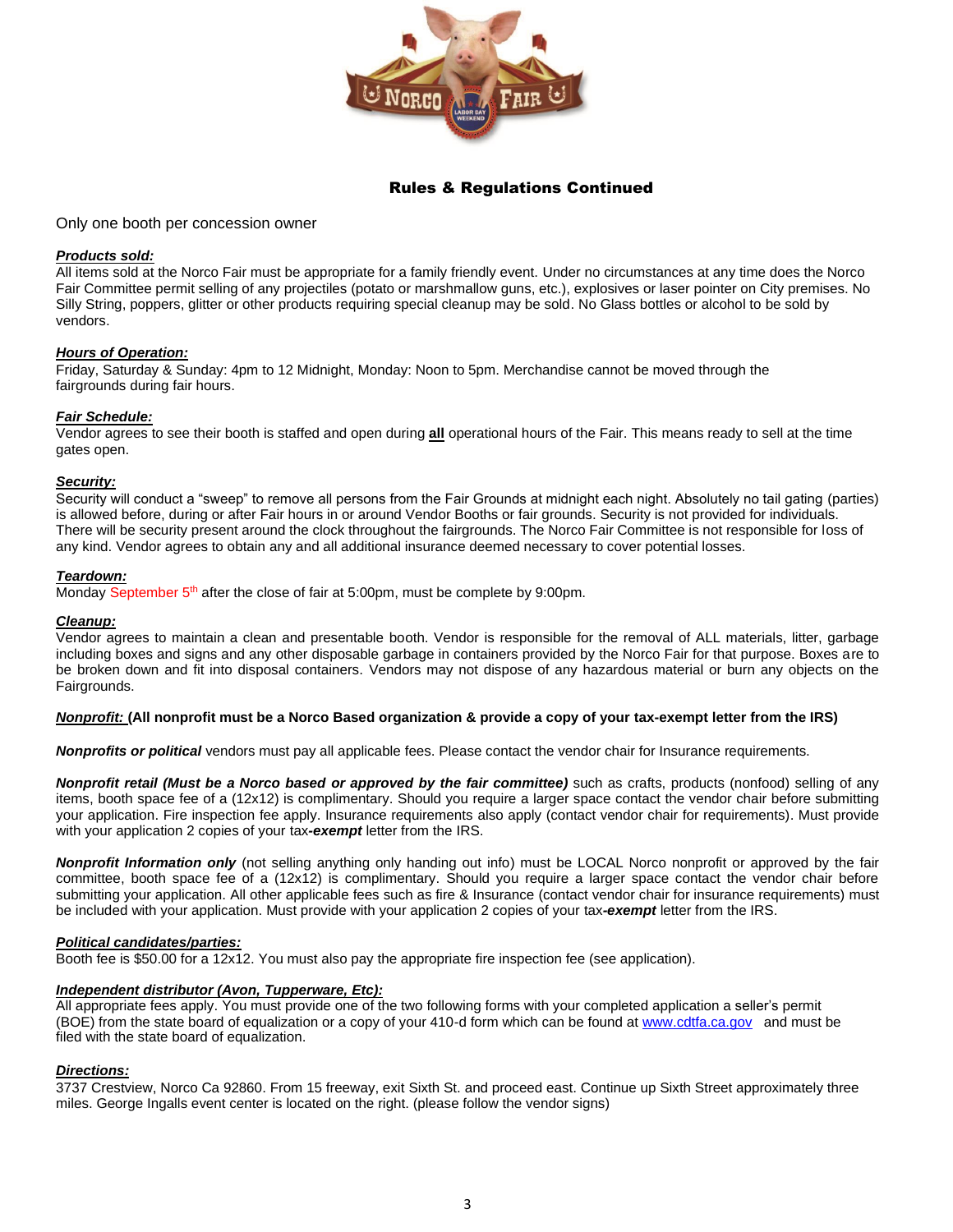

# *Insurance Requirements*

Please forward this information to your Insurance Company – and submit required information WITH application.

**\*\*If your correct insurance is not received** *WITH* **your application, your space will NOT be reserved and participation will not be granted.**

**\*\*\*\*\*\*\*\*\*\*\*\*\*\*\*\*\*\*\*\*\*\*\*\*\*\*\*\*\*\*\*\*\*\*\*\*\*\*\*\*\*\*\*\*\*\*\*\*\*\*\*\*\*\*\*\*\*\*\*\*\*\*\*\*\*\*\*\*\*\*\*\*\*\*\*\*\*\*\*\*\*\*\*\*\*\*\*\*\*\*\*\*\*\*\*\*\*\*\***

Insurance **MUST** read as follows:

*"City of Norco and Norco Fair Committee are named as additional Insured to this policy"* in the description of operations section.

Certificate Holders : City of Norco and Norco Fair Committee 2870 Clark Ave Norco, Ca 92860

**Additional Insured ENDORSEMENT MUST accompany the Certificate! Endorsement MUST also have POLICY NUMBER on it. \*\*Policy Must also show Product coverage and General aggregate must be for 2,000,000.00**

**\*\*\*\*\*\*\*\*\*\*\*\*\*\*\*\*\*\*\*\*\*\*\*\*\*\*\*\*\*\*\*\*\*\*\*\*\*\*\*\*\*\*\*\*\*\*\*\*\*\*\*\*\*\*\*\*\*\*\*\*\*\*\*\*\*\*\*\*\*\*\*\*\*\*\*\*\*\*\*\*\*\*\*\*\*\*\*\*\*\*\*\*\*\*\*\*\*\*\***

**Please email Certificates and Endorsements to: Norcofairvendors@yahoo.com**

"Insured" and "Booth Name and/or Contact" must be the same, or "Booth Name and/or Contact" must appear in the Description of Operations.

If there are any questions or clarifications needed, please call 951-741-6684

Please Note: There are NO Exceptions that will be made to the above insurance requirements. If you cannot meet these requirements, you MUST purchase "Fair Insurance" see Vendor Application page.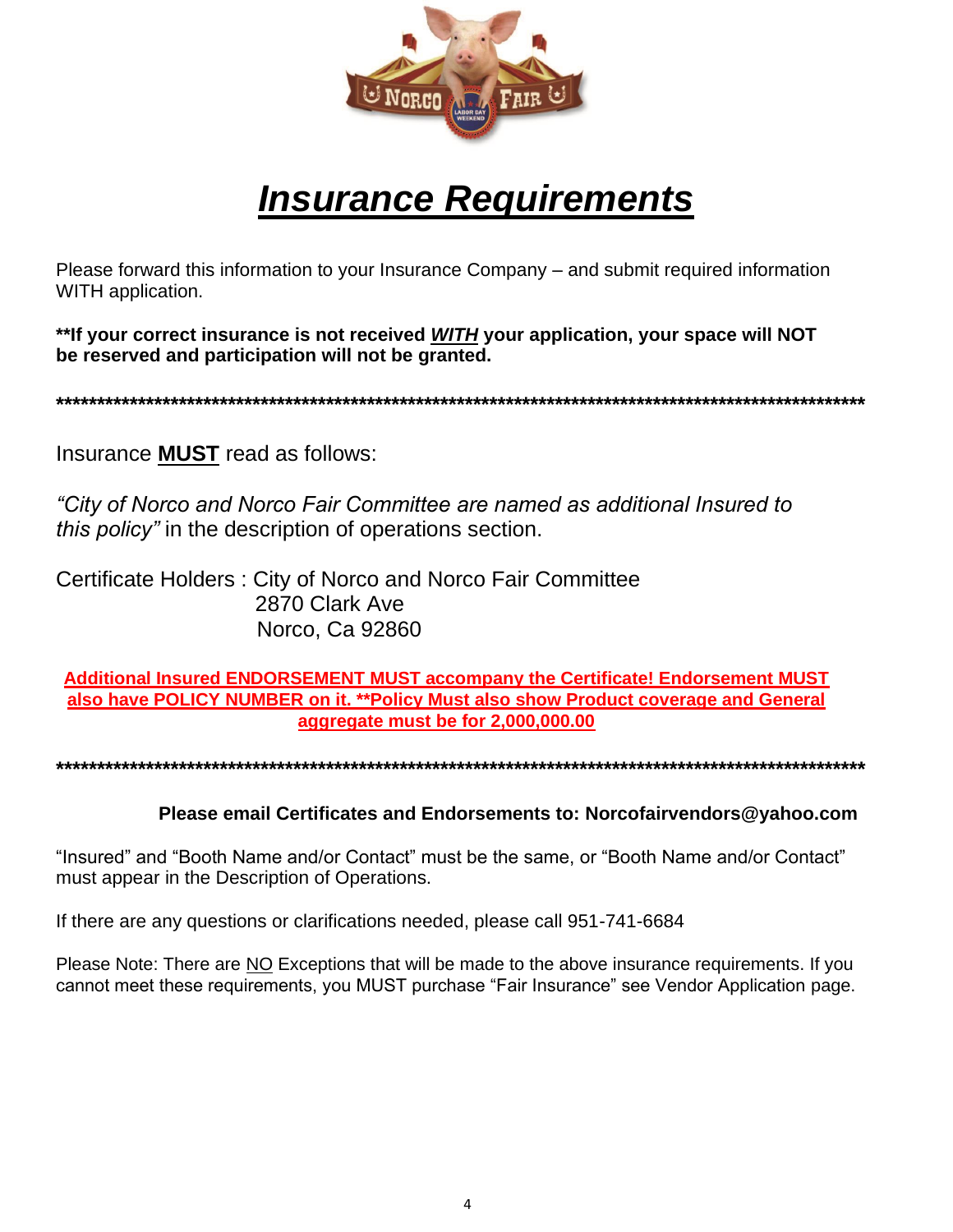

# VENDOR APPLICATION

**Friday September 2, Saturday September 3, Sunday September 4, 4pm - 12 Midnight Monday, September 5th - 12 Noon to 5pm (Family Fun Day, FREE entrance/parking and discounted ride)**

|                                | Email Address: North and the second control of the second control of the second control of the second control of the second control of the second control of the second control of the second control of the second control of |                                                       |            |                                               |           |    |
|--------------------------------|--------------------------------------------------------------------------------------------------------------------------------------------------------------------------------------------------------------------------------|-------------------------------------------------------|------------|-----------------------------------------------|-----------|----|
|                                |                                                                                                                                                                                                                                |                                                       |            |                                               |           |    |
| Type of business (circle one): |                                                                                                                                                                                                                                |                                                       |            |                                               |           |    |
| Retail                         |                                                                                                                                                                                                                                | Crafts (handmade or custom goods)                     |            | Non-Profits (community service organizations) |           |    |
|                                | Merchants (tangible goods)                                                                                                                                                                                                     | Products (promotes business/service)                  |            | Demonstration                                 |           |    |
|                                |                                                                                                                                                                                                                                | Independent (animal rides/photo both/amusements etc.) |            |                                               |           |    |
|                                |                                                                                                                                                                                                                                | Political                                             |            |                                               |           |    |
|                                | Does your stand/booth require standard 110 electricity? (circle one)                                                                                                                                                           |                                                       |            | <b>YES</b>                                    | <b>NO</b> |    |
|                                | Will you be using a trailer for your booth? (circle one)                                                                                                                                                                       | <b>YES</b>                                            | <b>NO</b>  |                                               |           |    |
|                                | If yes please give dimensions:<br>You will be charged for the minimum square footage based on the vendor fee page of the application                                                                                           |                                                       |            |                                               |           |    |
|                                | Is your Insurance certificate and endorsement attached and showing product coverage?<br>(Policy must also show Product coverage and General aggregate must be for 2,000,000.00)                                                |                                                       |            | (circle one)                                  | Yes       | No |
|                                | Are you a nonprofit? (see rules and regulations) (circle one)                                                                                                                                                                  |                                                       | <b>YES</b> | No                                            |           |    |

\_\_\_\_\_\_\_\_\_\_\_\_\_\_\_\_\_\_\_\_\_\_\_\_\_\_\_\_\_\_\_\_\_\_\_\_\_\_\_\_\_\_\_\_\_\_\_\_\_\_ \_\_\_\_\_\_\_\_\_\_\_\_\_\_\_\_\_\_\_\_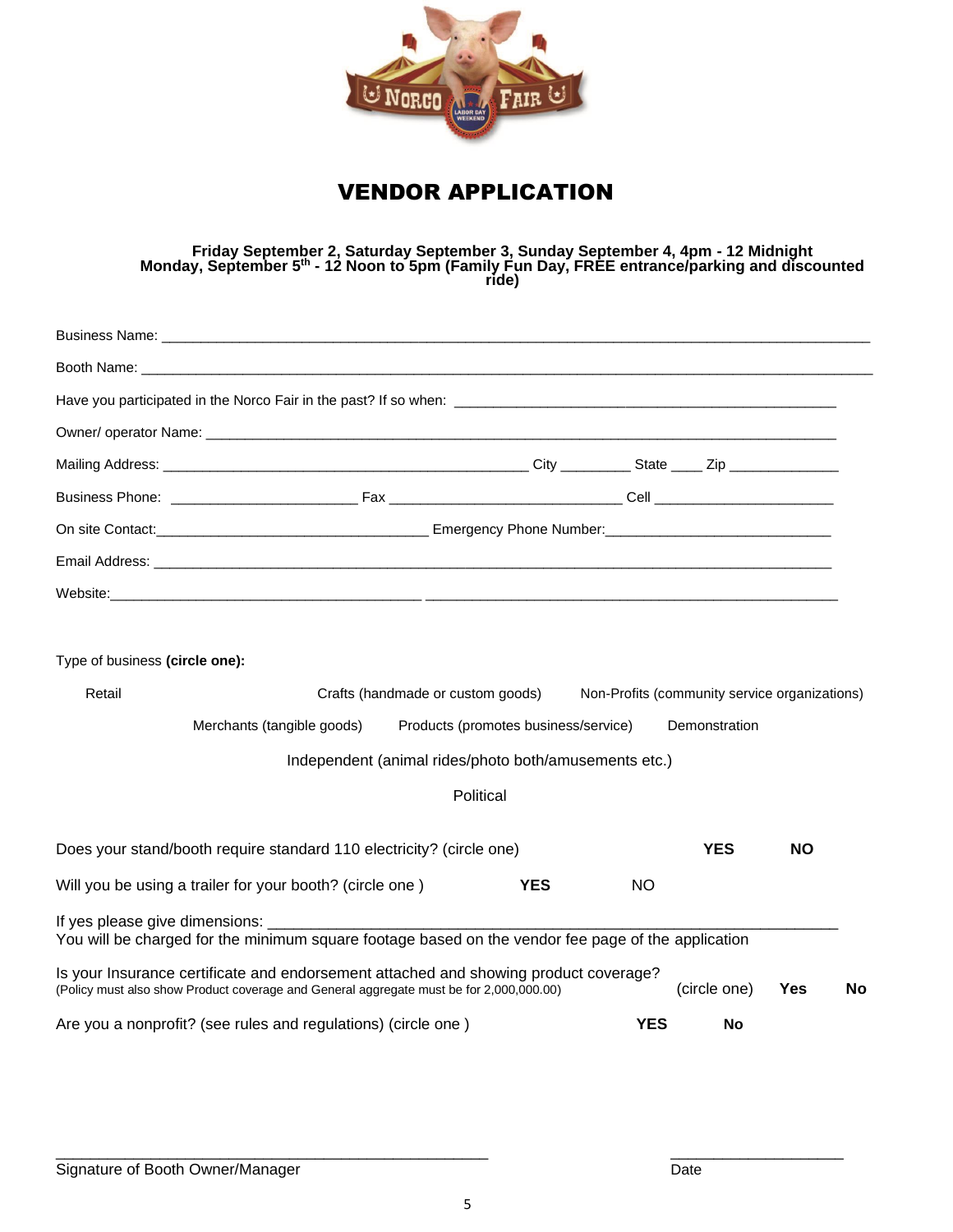

# **Vendor Application & Booth Fees (All 4 days)**

| <b>Booth sizes Retail:</b>                                                        | 12x12                                                                                                             | 12x24      | 12x36      | $24x24$ (only 2) | <b>Sub Total</b> |
|-----------------------------------------------------------------------------------|-------------------------------------------------------------------------------------------------------------------|------------|------------|------------------|------------------|
| End cap (only 2)                                                                  | XXX                                                                                                               | <b>XXX</b> | <b>XXX</b> | \$700.00         |                  |
| In Aisle                                                                          | \$250.00                                                                                                          | \$400.00   | \$600.00   | N/A              |                  |
| *End Aisle cap (only                                                              |                                                                                                                   |            |            |                  |                  |
| 6)                                                                                | \$275.00                                                                                                          | \$450.00   | N/A        | N/A              |                  |
| <b>Non-Profit</b>                                                                 | 125.00                                                                                                            | 250.00     | N/A        | N/A              |                  |
| Liability Insurance (if<br>you don't have your own-all<br>participants must have) | 175.00                                                                                                            | 175.00     | 175.00     | 175.00           |                  |
| Fire Inspection                                                                   | \$15.00                                                                                                           | \$15.00    | \$15.00    | \$15.00          | \$15.00          |
| *Call for end Aisle cap availability                                              | *Note retail spaces only run 12 deep and up to 24 feet long<br>*If using trailer must fit within booth size paid. |            |            | <b>Total</b>     |                  |
| <b>Booth sizes (non-</b><br>selling):                                             | 12x12                                                                                                             | 12x24      | 12x36      |                  | <b>Sub Total</b> |
| <b>Information (only)</b>                                                         | \$250.00                                                                                                          | 400.00     | N/A        |                  |                  |
| <b>Non-Profit (Local)</b>                                                         | *Complimentary                                                                                                    | 150.00     | N/A        |                  |                  |
| <b>Non-Profit (not Local)</b>                                                     | \$150.00                                                                                                          | N/A        | N/A        |                  |                  |
| <b>Political</b>                                                                  | \$100.00                                                                                                          | N/A        | N/A        |                  |                  |
| Fire Inspection                                                                   | \$15.00                                                                                                           | N/A        | N/A        |                  | \$15.00          |
|                                                                                   | *Please contact Vendor Chair if space larger than $12x12$ is                                                      |            |            |                  |                  |
| needed                                                                            |                                                                                                                   |            |            | <b>Total</b>     |                  |

**Types of payment accepted: Cashier Check, MO or Credit Card (please fill out authorization form on page 9) No business or personal checks. Cashier and MO payable to: Norco Fair Committee.** 

| Business/Booth Name              |  | <b>Email Address</b> |  |
|----------------------------------|--|----------------------|--|
| Mailing address                  |  |                      |  |
| Signature of Booth Owner/Manager |  | Date                 |  |
|                                  |  |                      |  |
|                                  |  |                      |  |
|                                  |  |                      |  |
|                                  |  |                      |  |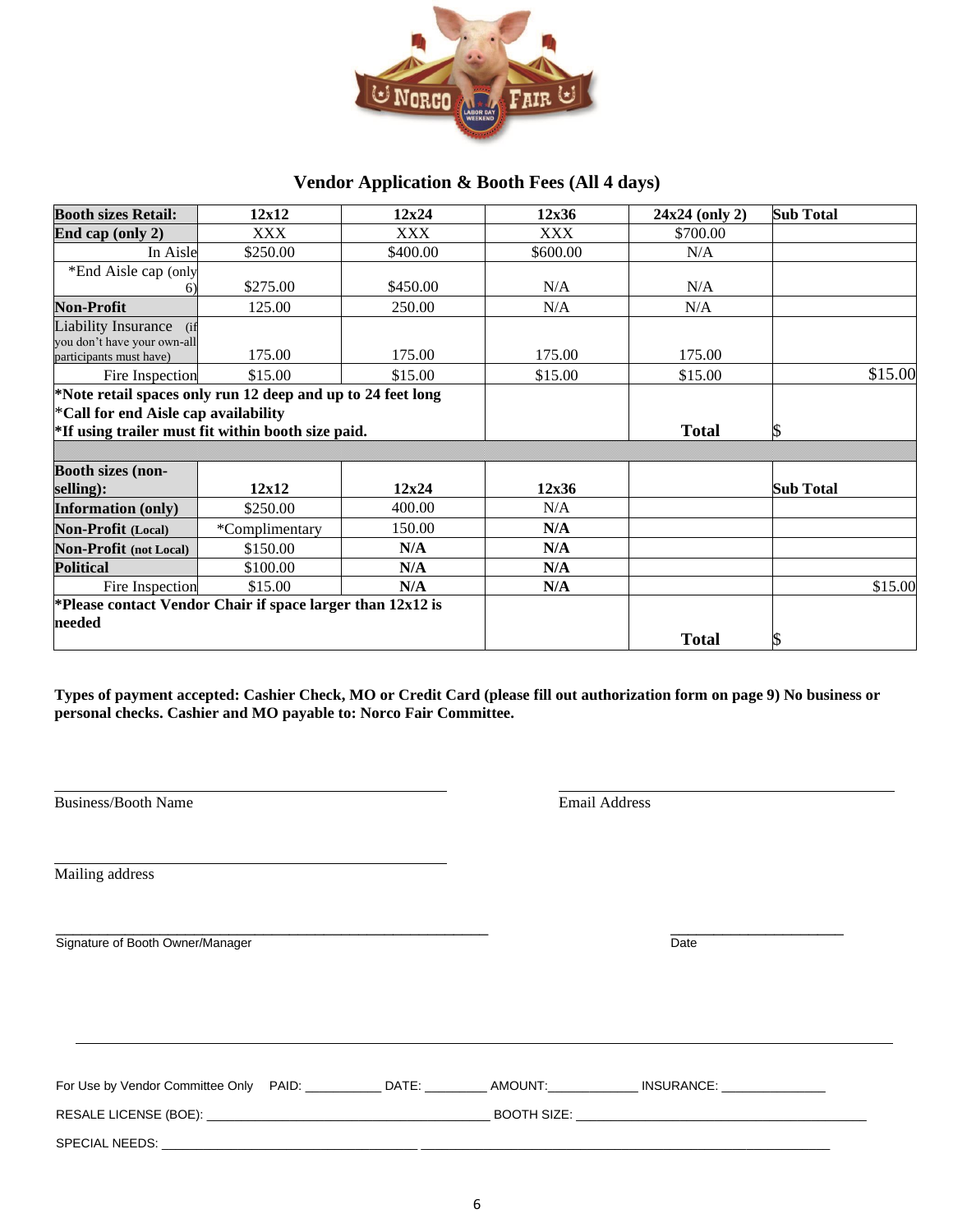

# Vendor Contract

|    | The following items must be included or acknowledged:                                                                                                                           | <b>Initial</b> |
|----|---------------------------------------------------------------------------------------------------------------------------------------------------------------------------------|----------------|
| 1. |                                                                                                                                                                                 |                |
| 2. | California Resale (BOE) reflects the venue address or a Norco address(Copy attached) [100] California Resale (BOE) reflects the venue address or a Norco address(Copy attached) |                |
| 3. | All independent sellers such as Tupperware, Avon, Scentsy, etc must have a California Resale (BOE) (must have                                                                   |                |
|    | a Norco address or the venue address) or form 410-D.                                                                                                                            |                |
| 4. | No open flames and all booths must have a currently tagged 2-A:10-B:C fire extinguisher. ________________                                                                       |                |
| 5. | I have reviewed the Fire department guidelines posted on www.norcofair.org                                                                                                      |                |
| 6. |                                                                                                                                                                                 |                |
| 7. |                                                                                                                                                                                 |                |
| 8. |                                                                                                                                                                                 |                |
| 9. |                                                                                                                                                                                 |                |
|    | 10. TRASH: Vendors must provide their own trash disposal system (cannot use provided trash receptacles for fairgoers) ______                                                    |                |
|    |                                                                                                                                                                                 |                |
|    | 12. Booths must be open and staffed during all hour of the Fair                                                                                                                 |                |
|    | 13. Applications accepted until August 15 <sup>th</sup> , with payment of checks, cash MC, Visa and/or money order. After August                                                |                |
|    | 15th only payments of cash, MC, Visa and or money orders will be accepted. Please make check or money order                                                                     |                |
|    | to Norco Fair Committee.                                                                                                                                                        |                |
|    | 14. Any Violation of fair rules & regulations could result in vendor removal without refund.                                                                                    |                |
|    | 15. No refunds issued after June 30 <sup>th</sup>                                                                                                                               |                |
|    | 16. Certificate of Insurance & additional endorsement. Product must be covered. Or payment for insurance is                                                                     |                |
|    | enclosed. (Product coverage and General aggregate must be for 2,000,000.00                                                                                                      |                |
|    | 17. If application is not accepted by the Norco Fair all fees will be returned _______________________________                                                                  |                |
|    |                                                                                                                                                                                 |                |

\_\_\_\_\_\_\_\_\_\_\_\_\_\_\_\_\_\_\_\_\_\_\_\_\_\_\_\_\_\_\_\_\_\_\_\_\_\_\_\_\_\_\_\_\_\_\_\_\_\_ \_\_\_\_\_\_\_\_\_\_\_\_\_\_\_\_\_\_\_\_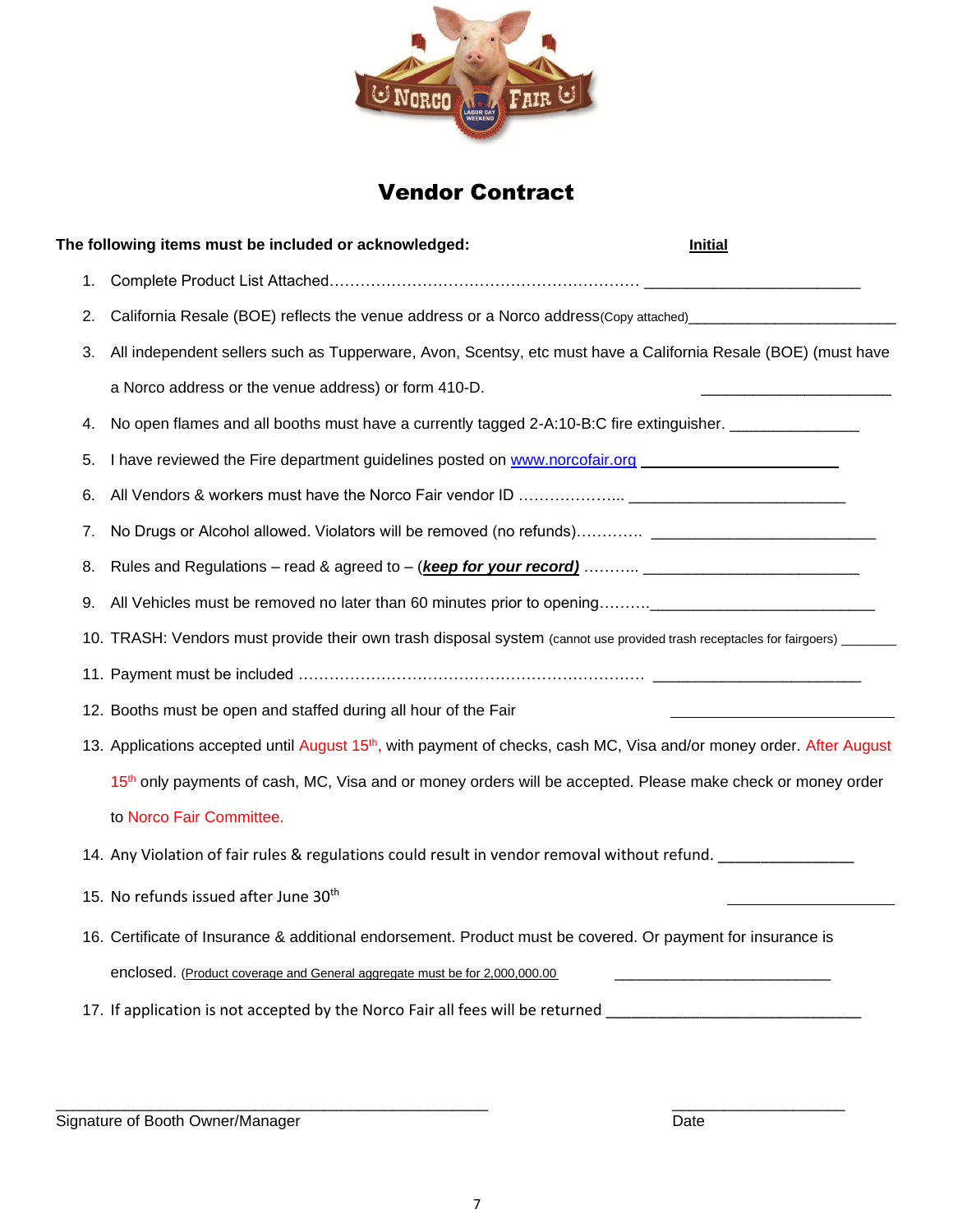

# **PRODUCT FORM**

(Must be attached and submitted with your application)

# **All products to be sold from your booth must be listed**

Stand/Booth Name **Example 20** and the standard standard state of the state of the state of the state of the state of the state of the state of the state of the state of the state of the state of the state of the state of t

Contact & Email **Exercise 2** and the contact  $\alpha$  Email **Exercise 2** and the contact  $\alpha$  Email **Exercise 2** and the contact  $\alpha$  Email **Exercise 2** and the contact  $\alpha$  Email **Exercise 2** and the contact  $\alpha$  Email **Exerc** 

| Item | Item                                           |
|------|------------------------------------------------|
|      |                                                |
|      |                                                |
|      |                                                |
|      |                                                |
|      |                                                |
|      |                                                |
|      |                                                |
|      |                                                |
|      |                                                |
|      |                                                |
|      | For additional items use reverse side of page. |

## **ITEMS FOR SALE**

- 1. All items sold at the Norco Fair must be appropriate for a family friendly event.
- 2. Under no circumstances at any time does the Norco Fair Committee permit selling of any projectiles (potato or marshmallow guns, etc.), explosives or laser pointer on City premises. No Silly String, poppers, glitter or other products requiring special cleanup may be sold
- 3. No food or beverages may be sold except by food vendors. No Glass bottles or alcohol.
- 4. THE DECISION OF THE NORCO FAIR COMMITTEE IN ALL MATTERS OF APPROPRIATENESS IS FINAL

### **HOLD HARMLESS**

All booth operators, owners, employees, and workers shall indemnify, defend and hold harmless the City of Norco and the Norco Fair Committee., and any and all sponsors, their officers, employees, agents, volunteers from any and all loss, damage, or injury, to any person or property taking part in the Fair.

\_\_\_\_\_\_\_\_\_\_\_\_\_\_\_\_\_\_\_\_\_\_\_\_\_\_\_\_\_\_\_\_\_\_\_\_\_\_\_\_\_\_\_\_\_\_\_\_\_\_ \_\_\_\_\_\_\_\_\_\_\_\_\_\_\_\_\_\_\_\_

Signature of Booth Owner/Manager Date Date Communication of Booth Owner/Manager Date Date Date